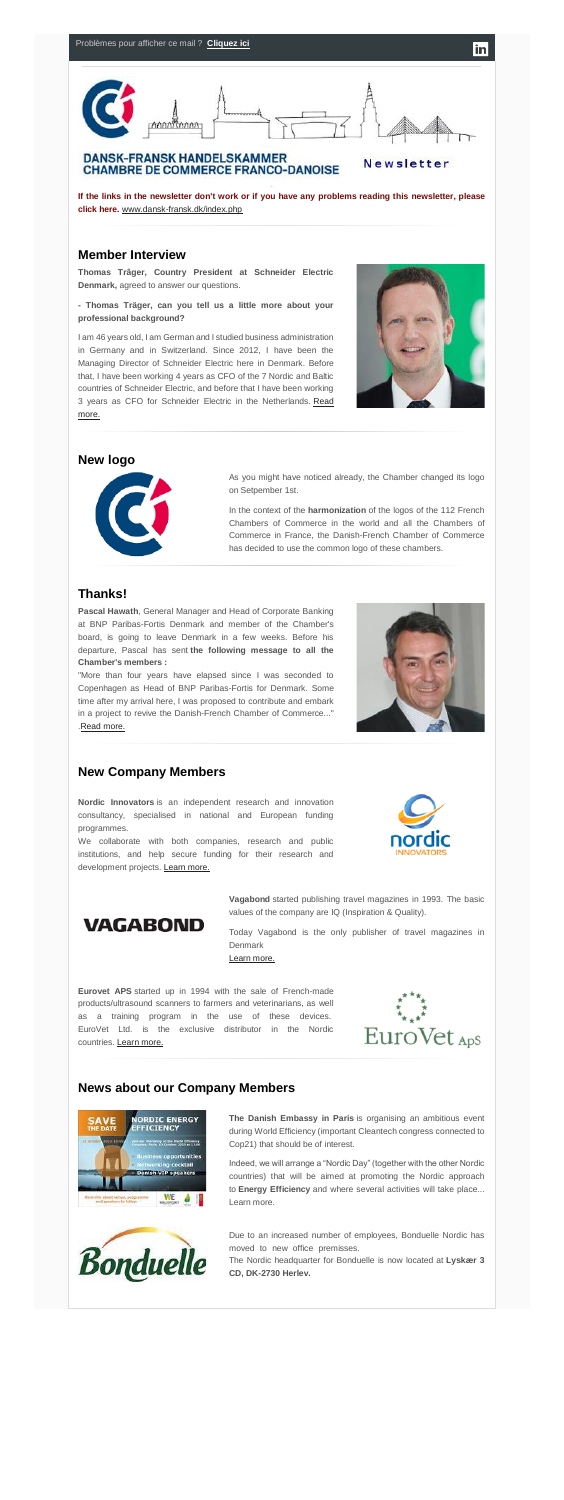

## **BLUEBIZ - EARN CREDITS ON ALL YOUR AIR FRANCE AND KLM FLIGHTS**

BlueBiz is the AIR FRANCE, KLM, Alitalia and Delta Air Lines program designed exclusively for small and medium sized companies. With BlueBiz, your employees earn Blue Credits on every trip. You can then use Blue Credits on air tickets and more, making the most of your company's travel budget. Just remember to enter the designated BlueBiz number before the ticket is issued. To reward the loyalty of BlueBiz members, KLM is offering an extra bonus: In short, if you or your colleagues decide to check in a bag on a European business flight, you are not required to pay the baggage fee! BlueBiz is open to all businesses, regardless of size[.It only takes](https://www.klm.com/travel/dk_en/business/jsme/register/index.htm)  [a few clicks to sign up.](https://www.klm.com/travel/dk_en/business/jsme/register/index.htm)

### **Meeting Denmark – Introduction to Danish Culture by Relocare.**

Danish cultural awareness course – a must for new employees and families.

Our next Danish cultural course, Meeting Denmark will be held at Wednesday 21st of October in Copenhagen. The possibility to join up online will be made at our homepage today for that date. [relocare.dk/meeting-denmark-introduction-to-danish](http://relocare.dk/meeting-denmark-introduction-to-danish-culture/)[culture/](http://relocare.dk/meeting-denmark-introduction-to-danish-culture/)

Join up here relocare.dk/culture-courses/



**Hempel launches new global brand identity** Not content with being one of the fastest growing coatings companies in the world, it seems there's no halting Hempel A/S. After delivering record sales and net profit in 2014, the company has further cause for celebration, as today it launched a new brand identity to mark its drive to offer complete coating solutions for customers. Learn more.



Denmark is known as a country where it's easy to start a business, but this also means that there are differences compared with France. The challenges and risks of ignoring these differences are numerous and important.

**Airmagine - The newest commercial survey from CPH confirms the prominent results from the digitalisation of the airport.** A new survey conducted by Epinion in Copenhagen Airport focused on the passengers' experience of the new commercials. In general, the digital commercials have a positive effect. [Learn more.](http://airmagine.dk/news-press/news-archieve/2015/effect-extensive-commercial-survey-in-cph/)

## **Merci !**

In order to thank you for recommending our services and benefits within your circle of acquaintances, the Chamber of Commerce has decided to create a Sponsorship operation. If you are a member of the Chamber of Commerce and a company becomes a Company or Sponsor member due to your recommendation, the Chamber of Commerce then offers you **a Letz Shop gift basket with a worth of more than DKK 900.** [En savoir plus.](http://www.dansk-fransk.dk/adhesion/parrainage/) [Læs mere.](http://www.dansk-fransk.dk/dk/indmeldelse/parrainage/)



# **Nominations**

### **New strong profiles in NJORD's partner group**

Now NJORD stands even stronger within corporate law, mergers and acquisitions, and real estate. From 1 August 2015, René Lykke Wethelund, Jan Østergaard, and Tony Lund-Burmeister are part of NJORD's partner group.

**René Lykke Wethelund** and **Jan Østergaard** are engaged in corporate law, mergers and acquisitions (M&A), and generational changes. **Tony Lund-Burmeister** advises on the transfer of business and investment properties, the financing of real estate, and real estate development and projects. [Learn more.](http://www.dansk-fransk.dk/index.php?id=8538)

**Frederic Descours** has been appointed Country Manager for **Air France KLM** as from 17 August 2015. Frederic is originally from France in Brittany however he has been living and working overseas for many years. Before joining Air France KLM he worked for different groups in various industries. His career started with Pinault-Printemps-Redoute then he moved on to work for a large Australian Telecommunications company as National Sales Manger. Learn [more.](http://www.dansk-fransk.dk/index.php?id=8537)





## **Upcoming events**

### **Establishing a business in Denmark…………………………………**

**Join us on September 17** to meet three French entrepreneurs in Denmark, all members of the Chamber, and a lawyer specialized in the area. Learn more.

A few days before the football match between France and Denmark, the Chamber of Commerce will organize a special event "sports and business" with **Ole Palmå, CEO, FC Nordsjælland and Ghislain Sarry, Senior Business Development Manager, Jyske Bank** : **How to develop your business by using sports? …………** Save the date on October 6th, and find more information here.